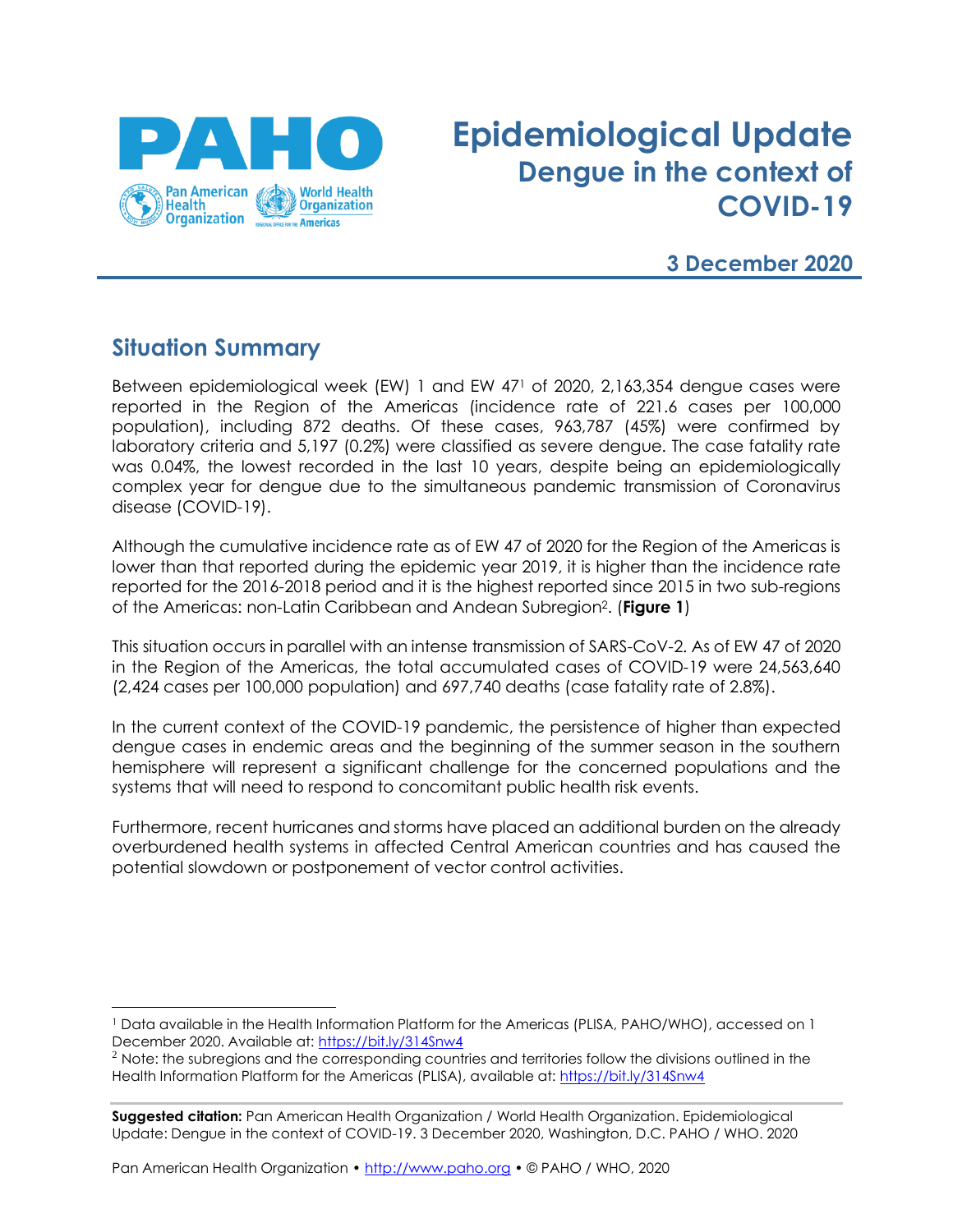**Figure 1**. Incidence rate of dengue cases by 100,000 population as of Epidemiological Week (EW) 47 by year of report and subregion. Region of the Americas, 2015-2020.



**Source:** Data entered into the Health Information Platform for the Americas (PLISA, PAHO/WHO) by the Ministries and Institutes of Health of the countries and territories of the Region. Available at: [https://bit.ly/314Snw4.](https://bit.ly/314Snw4) Accessed 1 December 2020.

As of EW 47 of 2020, 6 of the 10 countries and territories with the highest cumulative incidence rate of dengue cases correspond to the Non-Latin Caribbean: Saint Barthelemy (15,978 cases per 100,000 population), Saint Martin (7,875 cases per 100,000 population), Martinique (7,706 cases per 100,000 population), Guadeloupe (3,494 cases per 100,000 population), French Guiana (2,843 cases per 100,000 population), and Saint Vincent and the Grenadines (1,050 cases per 100,000 population).

In the Southern Cone, as of EW 47 of 2020, countries with the highest cumulative incidence rates were Paraguay (3,212 cases per 100,000 population), a country that was affected with the largest dengue epidemic in its history, and Brazil (661 cases per 100,000 population), where the number of cases had a decreasing trend since EW 11 of 2020; in the Andean subregion, Bolivia (750 cases per 100,000 population), where cases decreased since EW 9 and, in the Central American isthmus, Nicaragua (709 cases per 100,000 population), with a slight upward trend since EW 25 of 2020.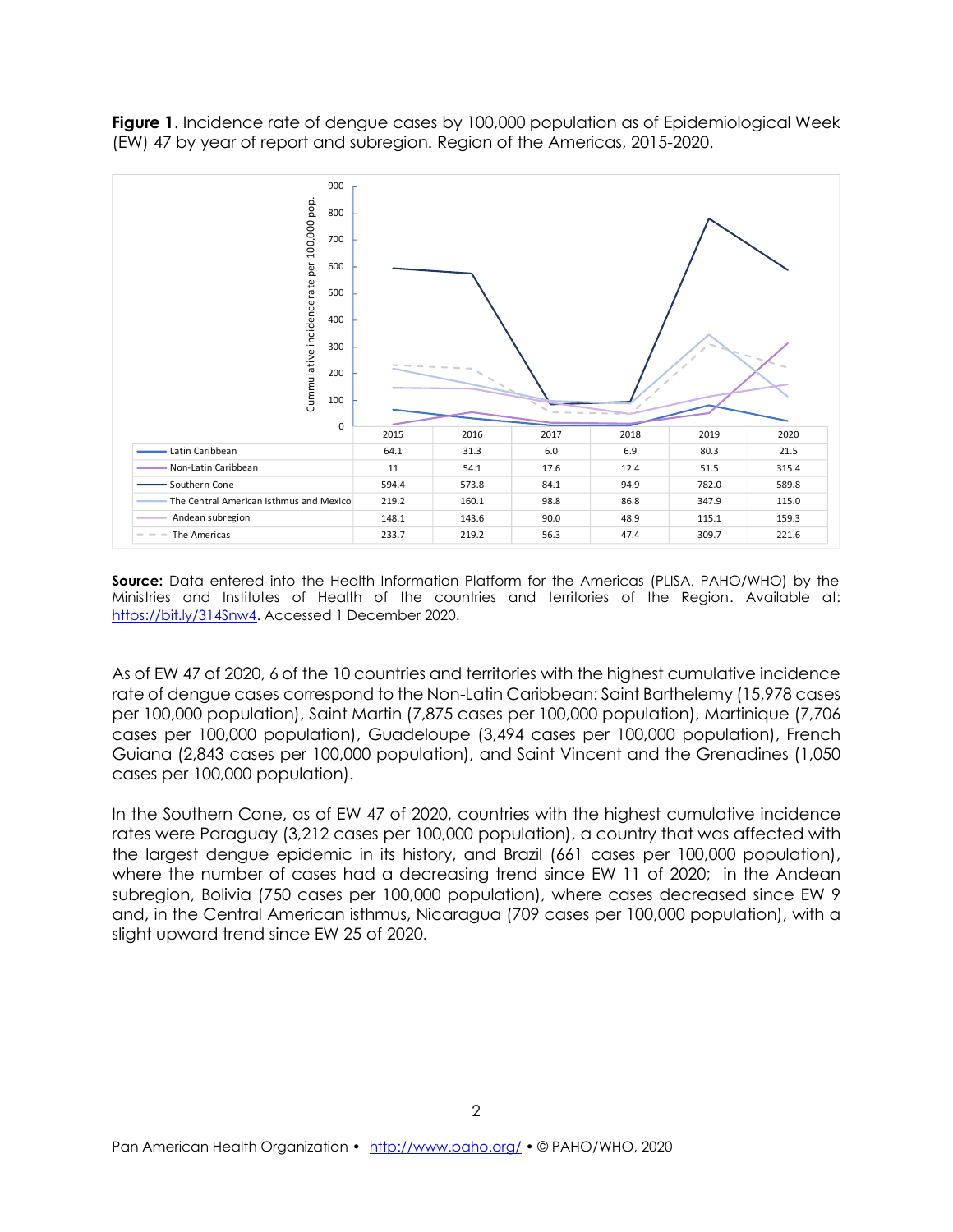# **Situation by Subregion**

#### **Non-Latin Caribbean<sup>3</sup>**

Currently, the Non-Latin Caribbean subregion is experiencing an active dengue outbreak, with co-circulation of SARS-CoV-2. Dengue cases reported between EW 1 and EW 47 of 2020 have remained above what was reported for the same period in 2019.<sup>4</sup> In 2020, as of EW 47, 62,620 dengue cases (incidence of 315.4 cases per 100,000 population), including 20 deaths, were reported, with a case fatality rate of 0.03%. In contrast, in 2019, 10,222 dengue cases (51.5 cases per 100,000 population), including 15 deaths, were reported for the same period.

The countries and territories that present dengue cases above the historical trend since 2015 and that have active outbreaks reported in the three-week period of EW 43 to EW 45 of 2020 are: Martinique (with an average of 1,058 cases per week), Guadeloupe (with an average of 990 cases per week), French Guiana (with an average of 87 cases per week), and Saint Barthelemy (with an average of 32 cases per week).

With regard to the COVID-19 pandemic, a first wave among these countries and territories started in EW 20 of 2020 and a second one started in EW 31, coinciding with an increase in notifications of dengue cases (**Figure 2**). Of the 6 countries and territories with the highest dengue incidence rates, French Guiana, Guadeloupe, Martinique, and Saint Martin also report community transmission of COVID-19, while Saint Barthelemy and Saint Vincent and the Grenadines report sporadic cases of COVID-19.

Due to this situation, there has been substantial technical cooperation over the last three months in this subregion, prioritizing patient management as a method to prevent severe cases and deaths, and the case fatality rate of 0.03% has been maintained.

<sup>3</sup> As defined by the Health Information Platform for the Americas to include: Anguilla, Antigua and Barbuda, Aruba, the Bahamas, Barbados, Bermuda, Bonaire, Sint Eustatius and Saba, the British Virgin Islands, the Cayman Islands, Curacao, Dominica, Grenada, Guadeloupe, French Guiana, Guyana, Haiti, Jamaica, Martinique, Montserrat, Saint Barthélemy, Saint Kitts and Nevis, Saint Lucia, Saint Martin, Sint Maarten, Saint Vincent and the Grenadines, Suriname, Trinidad and Tobago, Turks and Caicos, and the U.S. Virgin Islands. <sup>4</sup> Data available in the Health Information Platform for the Americas (PLISA, PAHO/WHO) at: [https://bit.ly/3lGwSwc.](https://bit.ly/3lGwSwc) Accessed 1 December 2020.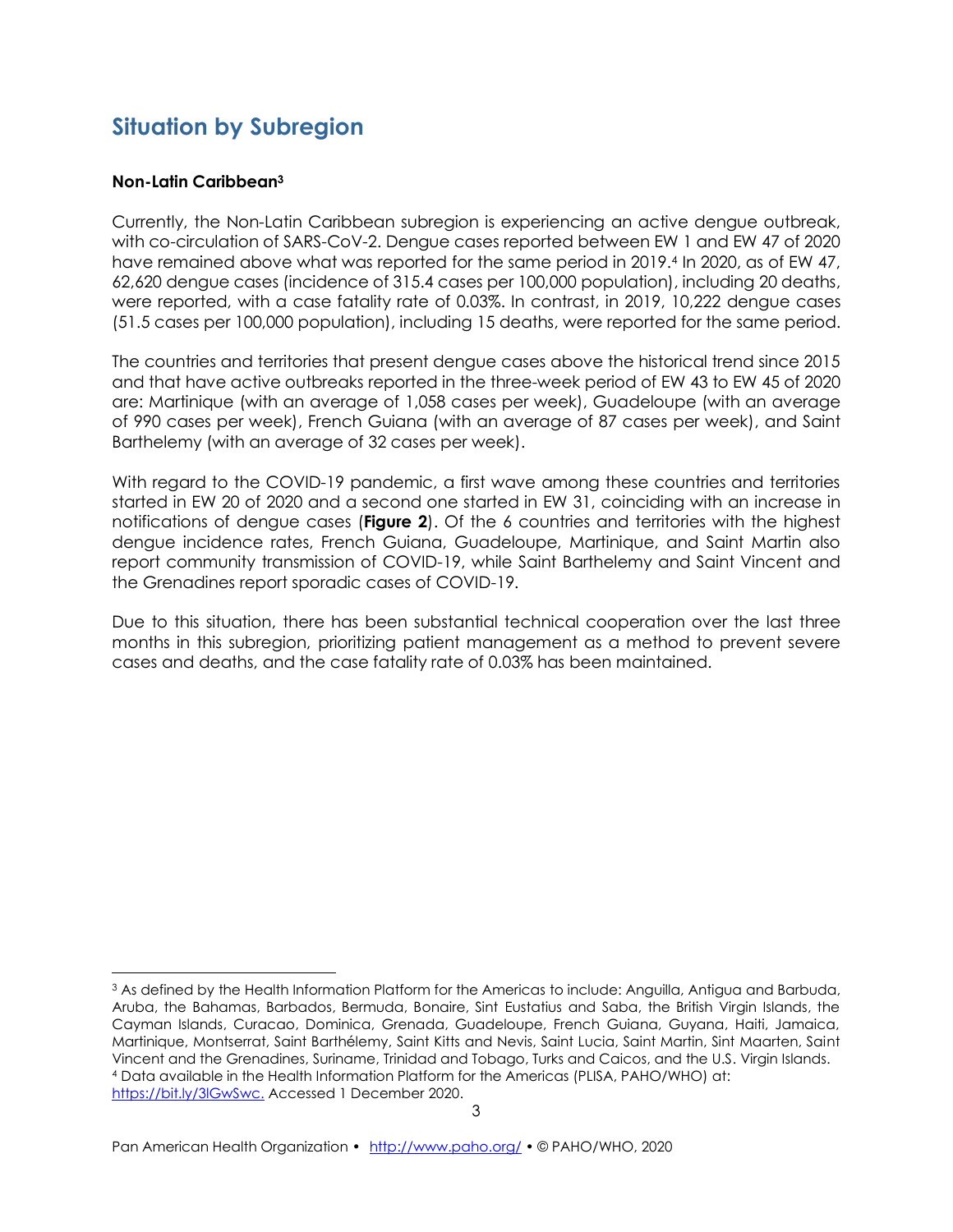

**Figure 2.** Distribution of dengue and COVID-19 cases by epidemiological week (EW). Non-Latin Caribbean, EW 1 to 47 of 2019 and 2020.

**Source:** Data available through the Health Information Platform for the Americas (PLISA, PAHO/WHO) and the WHO COVID-19 Dashboard. Available at[: https://bit.ly/314Snw4](https://bit.ly/314Snw4) and [https://covid19.who.int/.](https://covid19.who.int/) Accessed 1 December 2020.

#### **Andean Subregion<sup>5</sup>**

Between EW 1 and EW 47 of 2020, 226,970 cases of dengue (incidence of 159.3 cases per 100,000 population), including 153 deaths were reported in the Andean Subregion. <sup>6</sup> The case fatality rate was 0.07%.

This subregion reported the highest number of reported dengue cases between EW 1 and EW 17 of 2020. The number of reported cases peaked in EW 7 of 2020, and began to decrease steadily from EW 10, coinciding with the increase of COVID-19 cases. From EW 20 to EW 47, the number of cases registered per week remained below those reported in 2019. In this subregion, the number of COVID-19 cases reached a peak in EW 34 of 2020. (**Figure 3**)

Bolivia reported an unusual increase in dengue cases since EW 2 of 2020 that peaked in EW 7, with 8,976 cases reported weekly. After EW 8, cases began to decline, and as of EW 25 there continued to be less than 100 cases reported per week.

In the three-week period of EW 45 to EW 47, Colombia maintained an average of 623 reported cases per week, the lowest average since EW 18 of 2018 and after two years with high-intensity circulation, having reached a peak in EW 3 of 2020 with 4,947 weekly cases reported.

<sup>5</sup> Bolivia, Colombia, Ecuador, Peru, and Venezuela

<sup>6</sup> Data available in the Health Information Platform for the Americas (PLISA, PAHO/WHO). Available at: [https://bit.ly/314Snw4.](https://bit.ly/314Snw4) Accessed 1 December 2020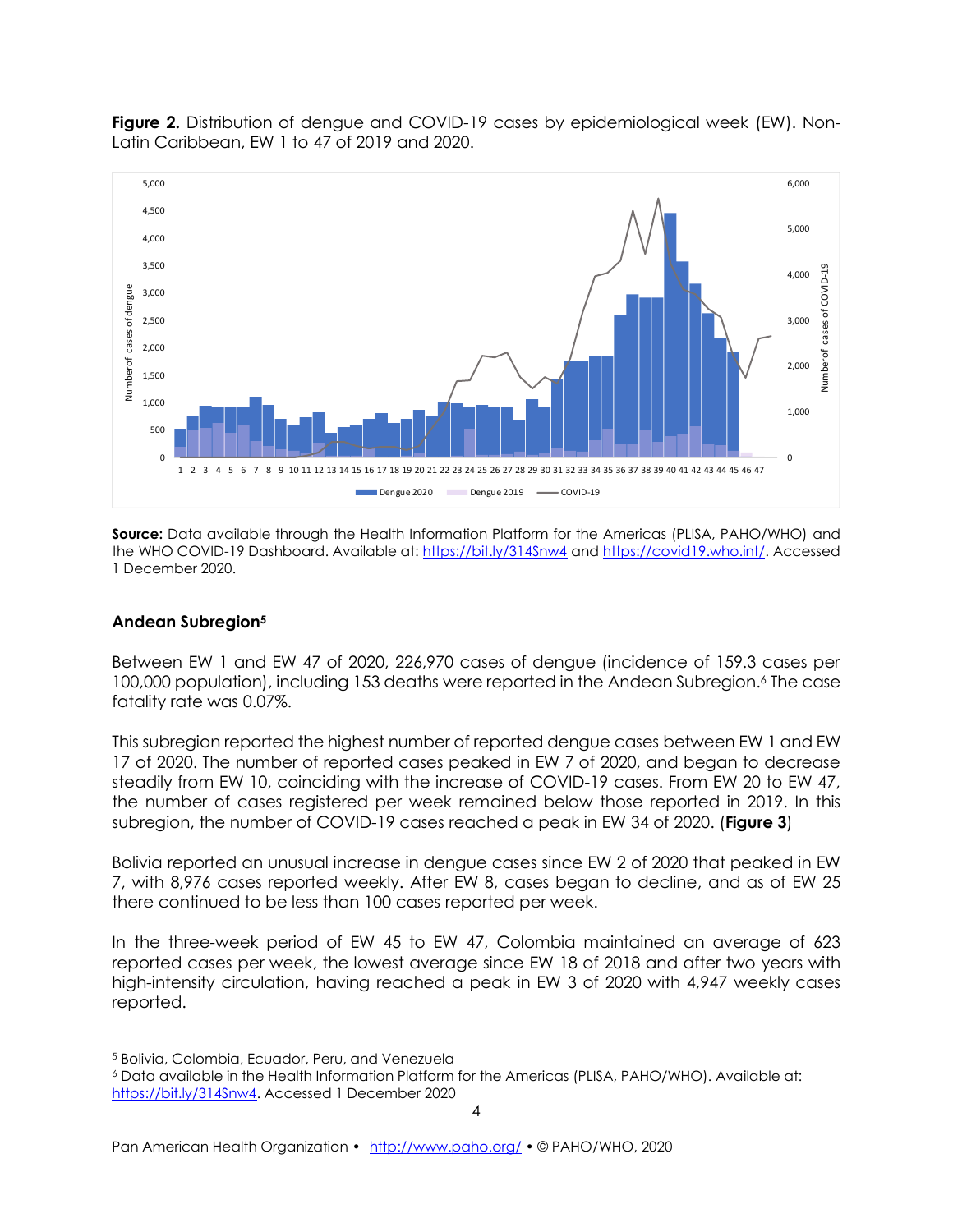In Peru, as of EW 47 of 2020, there were 46,711 cases of dengue, including 71 deaths, reported through the surveillance system. Of the total reported cases, 25,484 (54.56%) were laboratory confirmed and 210 (0.45%) were classified as severe dengue. The epidemic curve displays three peaks of cases during 2020: the first in EW 10 (2,054 cases), one EW 16 (1,500 cases), and a third in EW 45 (2,065 cases).

Over the last nineteen weeks, EW 29 to EW 47 of 2020, an ascending curve of cases was observed in Peru, with an average of 980 weekly cases in an atypical period of the year; from 2015 to 2018 the weekly average reported for the same period never exceeded 500 cases.

**Figure 3**. Distribution of dengue and COVID-19 cases by epidemiological week (EW). Andean Subregion, EW 1 to 47 of 2019 and 2020.



**Source:** Data available through the Health Information Platform for the Americas (PLISA, PAHO/WHO) and the WHO COVID-19 Dashboard. Available at:<https://bit.ly/3lGwSwc> and [https://covid19.who.int/.](https://covid19.who.int/) Accessed 1 December 2020.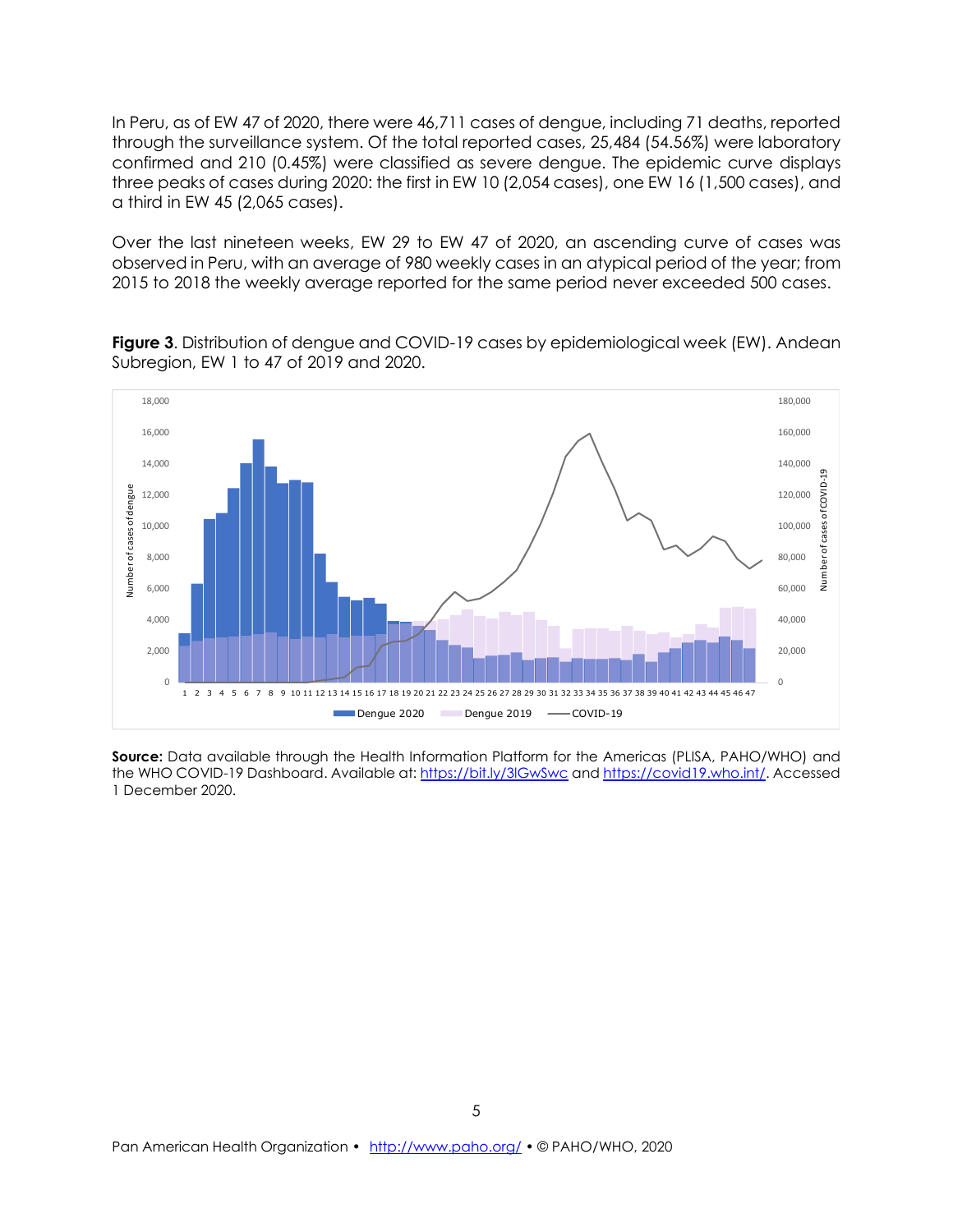#### **Southern Cone<sup>7</sup>**

Between EW 1 and EW 47 of 2020, 1,661,700 cases of dengue (incidence of 589.8 cases per 100,000 population), including 591 deaths, were reported in the Southern Cone. <sup>8</sup> The case fatality rate was 0.04%.

This subregion reported a sustained increase in the number of dengue cases between EW 1 and EW 11 of 2020, followed by the reported weekly average falling to almost half since EW 12; this coincides with the start of the COVID-19 pandemic and measures restricting mobility applied by countries to contain the pandemic. Since EW 17 of 2020 there has been a sustained decrease in the number of notifications of dengue cases.

In this subregion, the number of accumulated dengue cases and the cumulative incidence rate as of EW 47, did not reach the epidemic figures reported in 2019, even with the outbreak reported in the first quarter of 2020. In 2019, there were 2,203,396 cases reported during the same period, with an incidence rate of 782 cases per 100,000 population. (**Figure 4**)

Notably, Paraguay reported a historical peak of suspected dengue cases with 33,468 cases in EW 6 of 2020; in addition, in the same week, the highest peak of confirmed dengue cases was reported with 9,350 cases. Since EW 12, the number of dengue cases per week has dropped to less than 1,000 cases weekly. In the three-week period of EW 45 to EW 47, the weekly average of notifications of suspected cases was 183. As of EW 47 of 2020, a total of 61,573 cases (confirmed and probable) were reported with an incidence rate of 849 cases per 100,000 population.

<sup>7</sup> Argentina, Brazil, Chile, Paraguay, and Uruguay

<sup>8</sup> Data available in the Health Information Platform for the Americas (PLISA, PAHO/WHO). Available at: [https://bit.ly/314Snw4.](https://bit.ly/314Snw4) Accessed 1 December 2020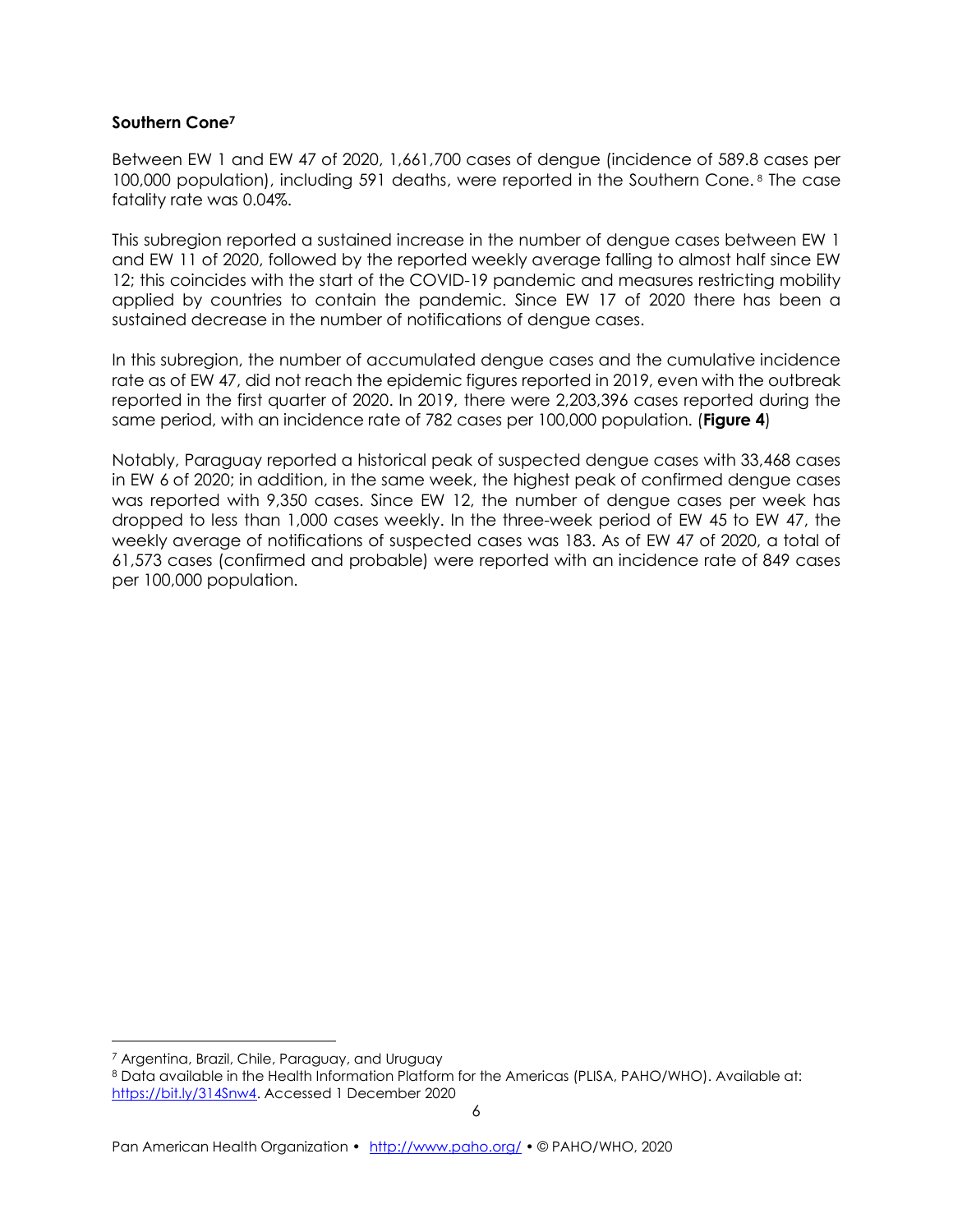

**Figure 4.** Distribution of dengue and COVID-19 cases by epidemiological week (EW). Southern Cone, EW 1 to 47 of 2019 and 2020.

**Source:** Data available through the Health Information Platform for the Americas (PLISA, PAHO/WHO) and the WHO COVID-19 Dashboard. Available at[: https://bit.ly/314Snw4](https://bit.ly/314Snw4) and [https://covid19.who.int/.](https://covid19.who.int/) Accessed 1 December 2020.

#### **Latin Caribbean<sup>9</sup>**

Between EW 1 and EW 47 of 2020, 5,592 dengue cases (incidence of 21.5 cases per 100,000 population), including 35 deaths, were reported in the Latin Caribbean subregion. <sup>10</sup> The case fatality rate (0.63%) is the highest in the region of the Americas, with the Dominican Republic being the country that reports all of the deaths for this subregion. With respect to COVID-19, since EW 12 of 2020 there has been an increase in the number of reported cases, with a peak in EW 31 of 2020. (**Figure 5**)

In this subregion, as of EW 47 of 2019, 20,896 dengue cases (incidence of 80.3 cases per 100,000 population), including 47 deaths, were reported, with a case fatality rate of 0.23%.

<sup>9</sup> Cuba, the Dominican Republic, and Puerto Rico

<sup>&</sup>lt;sup>10</sup> Data available in the Health Information Platform for the Americas (PLISA, PAHO/WHO). Available at: [https://bit.ly/314Snw4.](https://bit.ly/314Snw4) Accessed 1 December 2020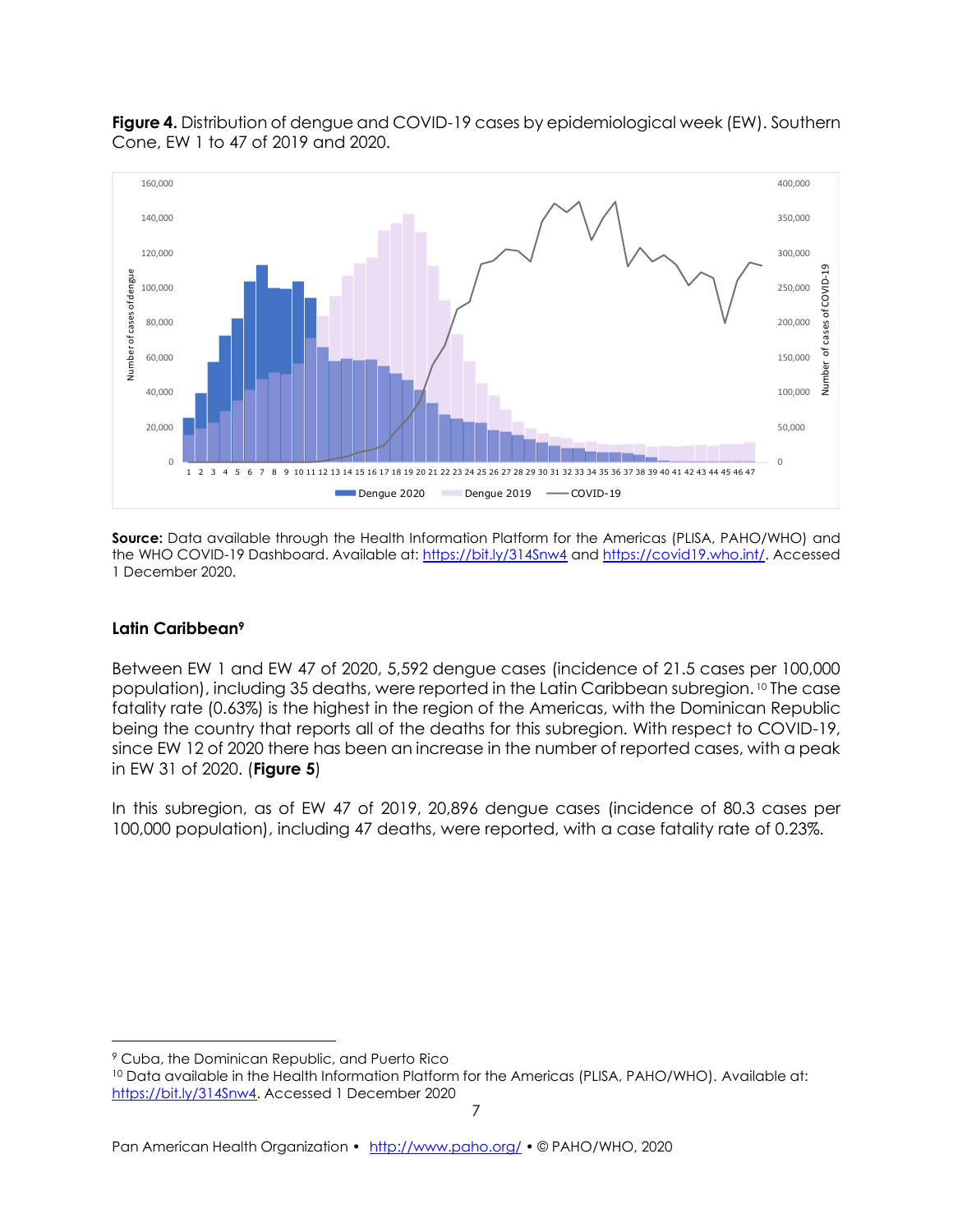

**Figure 5.** Distribution of dengue and COVID-19 cases by epidemiological week (EW). Latin Caribbean, EW 1 to 47 of 2019 and 2020.

*Note:* In Figure 5 the cases from Cuba are omitted, due to the notification of accumulated cases in EW26 / 2019, EW35 / 2019 and EW26 / 2020.

**Source:** Data available through the Health Information Platform for the Americas (PLISA, PAHO/WHO) and the WHO COVID-19 Dashboard. Available at[: https://bit.ly/314Snw4](https://bit.ly/314Snw4) and [https://covid19.who.int/.](https://covid19.who.int/) Accessed 1 December 2020.

#### **Central American Isthmus and Mexico<sup>11</sup>**

Between EW 45 and EW 47 of 2020, two successive hurricanes<sup>12</sup> affected the Central American Isthmus, mainly Guatemala, Honduras, and Nicaragua, causing floods, landslides and damage to infrastructure, homes, and services. The consequent high demand in health and social services increases the risk of disease transmission, as well as makes epidemiological surveillance and vector control difficult.<sup>13</sup>

Between EW 1 and EW 47 of 2020, 206,211 dengue cases (incidence rate of 115 cases per 100,000 population), including 73 deaths, were reported in the Central American Isthmus and Mexico. <sup>14</sup> The case fatality rate was 0.04%.

<sup>11</sup> Belize, Costa Rica, El Salvador, Guatemala, Honduras, Mexico, Nicaragua, and Panama

<sup>12</sup> Between 1 and 2 November 2020, Hurricane Eta, cataloged as Category 4, with winds of 150 mph (240 km/h). On 16 November 2020, Category 5 hurricane Iota appeared, with rainfall and maximum sustained winds close to 160 mph (260 km/h).

<sup>&</sup>lt;sup>13</sup> United Nations Office for the Coordination of Humanitarian Affairs. Weekly Situation Summary (23-29 November 2020). Available at [https://bit.ly/39Bmym7.](https://bit.ly/39Bmym7)

<sup>14</sup> Data available in the Health Information Platform for the Americas (PLISA, PAHO/WHO). Available at: [https://bit.ly/314Snw4.](https://bit.ly/314Snw4) Accessed 1 December 2020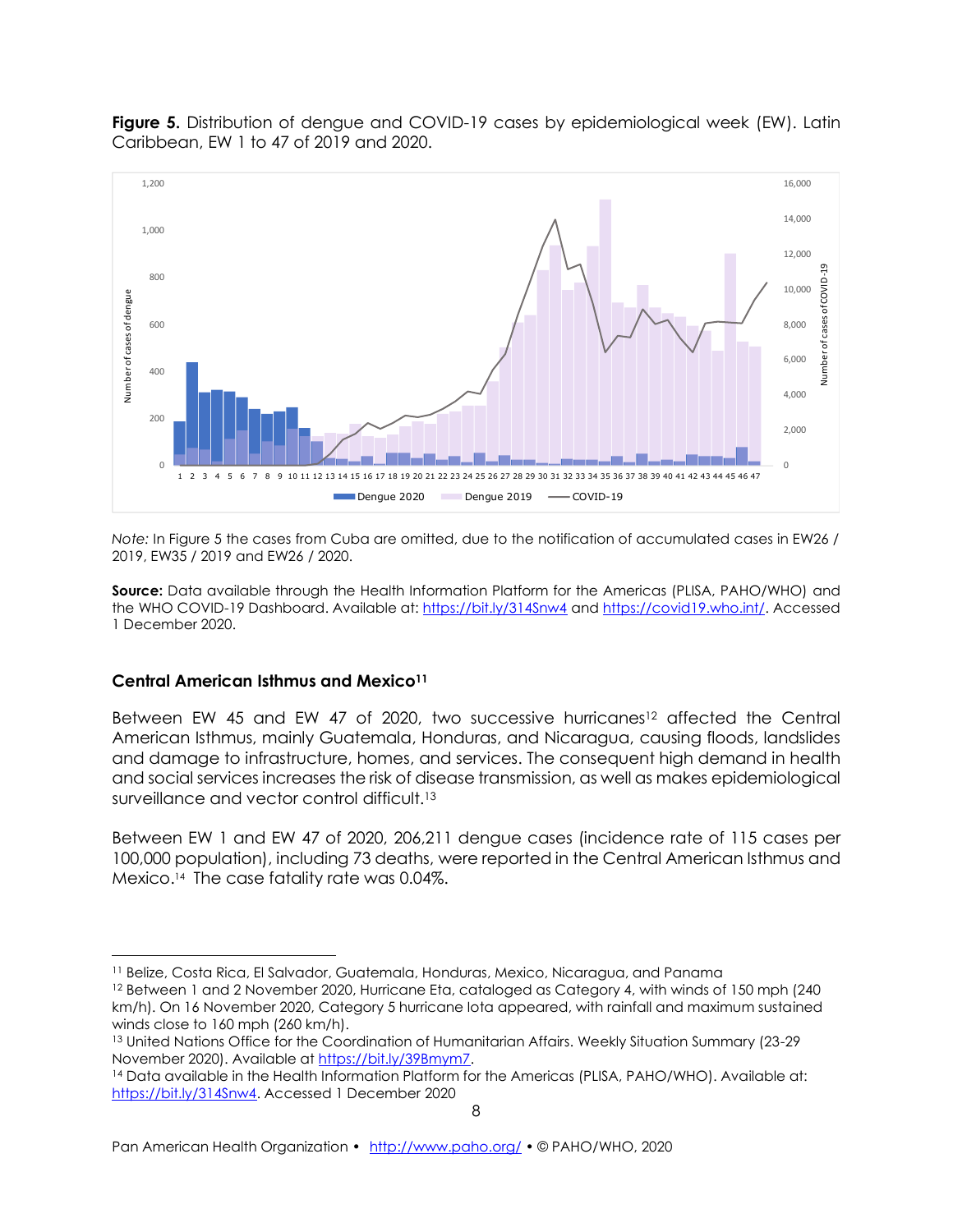The number of reported dengue cases has remained stable as of EW 47 of 2020 and below that reported for the same period in 2019, when 623,980 cases (incidence of 347.9 cases per 100,000 population), including 415 deaths, were reported. Dengue cases are being reported simultaneously to the appearance and increase of COVID-19 cases, which had peaks in EW 30 and EW 41, followed by another peak in COVID-19 cases in EW 48 of 2020. (**Figure 6**)

As of EW 45 of 2020, Costa Rica had reported 9,556 cases of dengue and zero deaths. An increase in dengue cases had been reported between EW 19 and EW 32, reaching a peak of 451 weekly cases in EW 27, and then decreasing in the following weeks.

In the three-week period of EW 45 to EW 47 two countries had reported sustained circulation: Mexico and Nicaragua. Mexico reported an average of 3,858 cases per week, similar to the trend reported between 2016 and 2018, but lower than the 2019 epidemic year, when an average of 10,040 cases were reported per week. Nicaragua reported an average of 1,130 cases per week, below its epidemic threshold.



**Figure 6.** Distribution of dengue and COVID-19 cases by epidemiological week (EW). Central American Isthmus and Mexico, EW 1 to 48 of 2019 and 2020.

**Source:** Data available through the Health Information Platform for the Americas (PLISA, PAHO/WHO) and the WHO COVID-19 Dashboard. Available at[: https://bit.ly/314Snw4](https://bit.ly/314Snw4) and [https://covid19.who.int/.](https://covid19.who.int/) Accessed 1 December 2020.